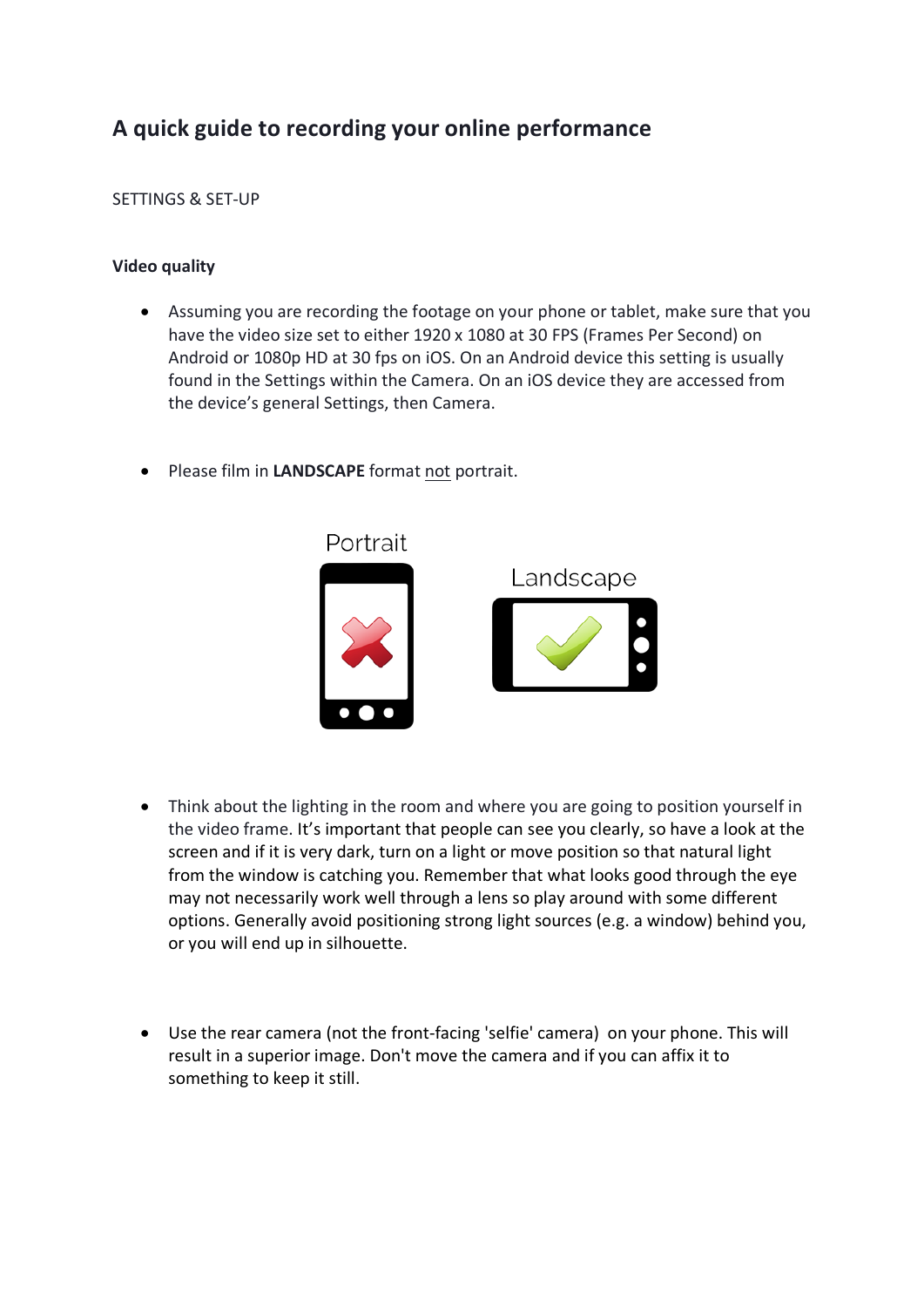- Make sure the room you are filming in doesn't have too many distractions dirty dishes or piles of washing in the background might be a bit distracting for the viewers!
- Consider the rule of thirds when positioning yourself in the frame. This will help to create a balanced-looking shot by positioning the main focus of the shot in the intersections or along the lines.



### **Audio Quality**

### **USING IN-BUILT DEVICE MIC ONLY**

Audio quality is going to be more of a challenge than video quality when recording on a phone or iPad. Assuming there is no specialist microphone available, you can take the following steps to make the audio of your video recording as good as possible.

- Try to record in a room that has a clean and somewhat dry acoustic. A wooden floor works better than a carpeted floor, for example, but avoid a space that is too boomy like the bathroom or a large kitchen.
- Do a few tests in different rooms and with the recording device at varying distances. It will be a question of finding the best balance between capturing clear audio and a nice position in the frame visually.